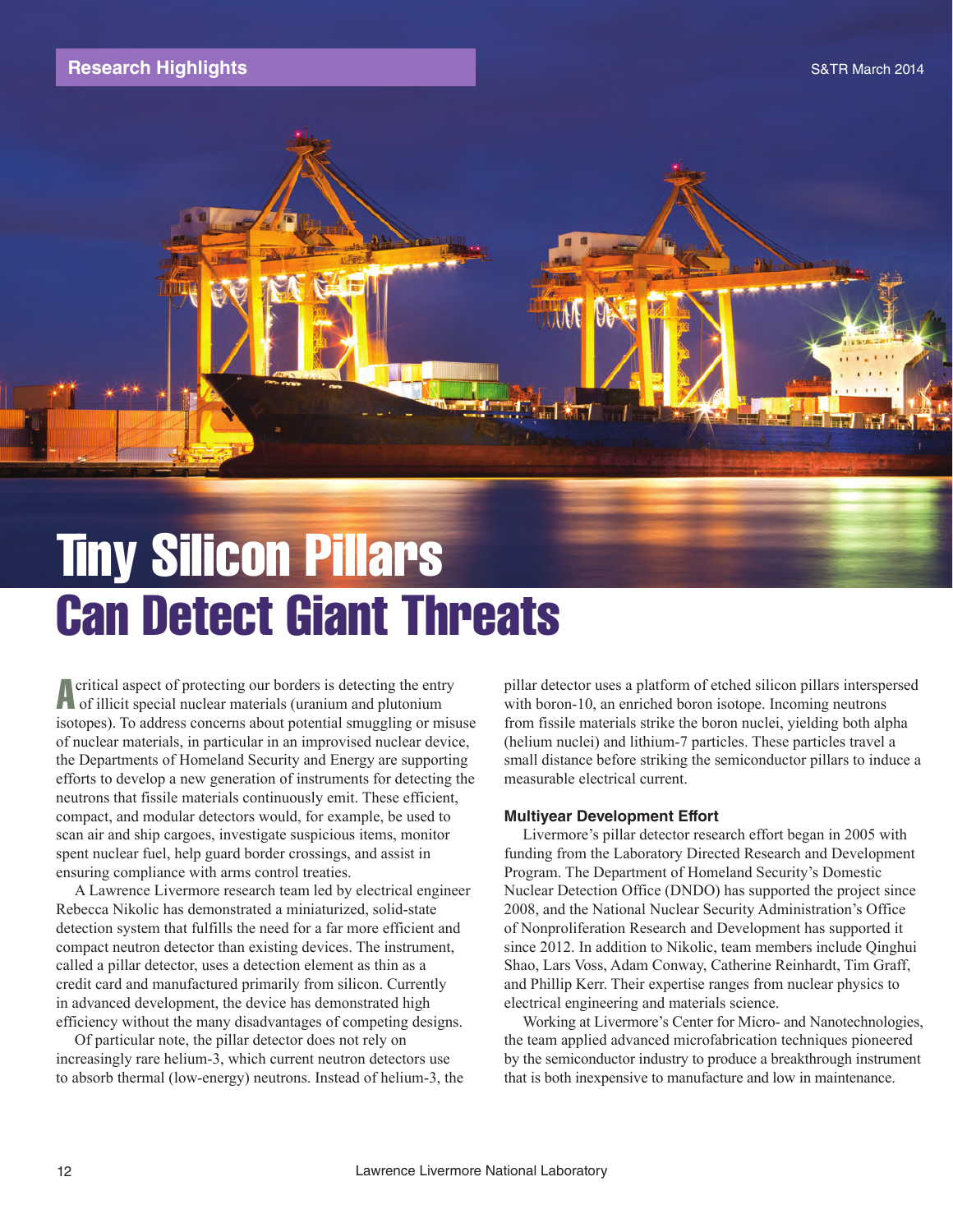

In the Livermore-developed silicon pillar detector, incoming neutrons interact with the boron  $(^{10}B)$  "fill" between the pillars. When the resulting charged particles strike the silicon (Si), a signal is generated at the electrodes. Tall, narrow pillars increase the amount of 10B available to detect neutrons. Shorter pillars improve the detector's robustness, and wider pillars increase the detection of alpha  $(\alpha)$  and lithium (Li) particles. The pillar pitch (distance between pillar center points), fill width, and height are optimized for maximum efficiency in a compact, low-voltage package.

The project is one of many supporting the Laboratory's nuclear nonproliferation mission.

Nikolic explains that because nuclear materials release both gamma rays and neutrons at different rates, they can be identified by their specific radiation signatures. For high-mass isotopes such as uranium and plutonium, being able to detect thermal neutrons is particularly important. "We need both thermal-neutron and gamma-ray detectors for positive identification of a special nuclear material," says Nikolic. "However, detecting neutrons alone is a smoking gun. They indicate that special nuclear materials are likely to be present, and we can help to infer the identity of the fissile material from the neutron response."

When neutrons are first emitted from a nucleus, they are very energetic but quickly slow down after colliding with surrounding materials, especially materials containing hydrogen. These thermal neutrons have an energy level (less than 1 electronvolt) and speed (about 2.2 kilometers per second) similar to that of roomtemperature gas molecules and, thus, are more likely than energetic neutrons to be captured by a detector.

Current neutron detectors typically contain pressurized tubes filled with helium-3 gas to capture or absorb thermal neutrons. The tubes typically measure between 25 and 50 millimeters in diameter and up to 1 meter in length. Portable units must be robust, lightweight, efficient, and insensitive to vibrations and gamma rays. They also must be compact enough for handheld operation.

 Comprising less than 5 percent the physical volume of a typical helium-3 detector, the pillar detector is ideal for handheld



The silicon pillar detector is only centimeters wide and requires less than 5 volts to operate. The detector is made with millions of etched silicon pillars, each measuring 50 micrometers high, and interspersed with boron-10. Both materials are readily available.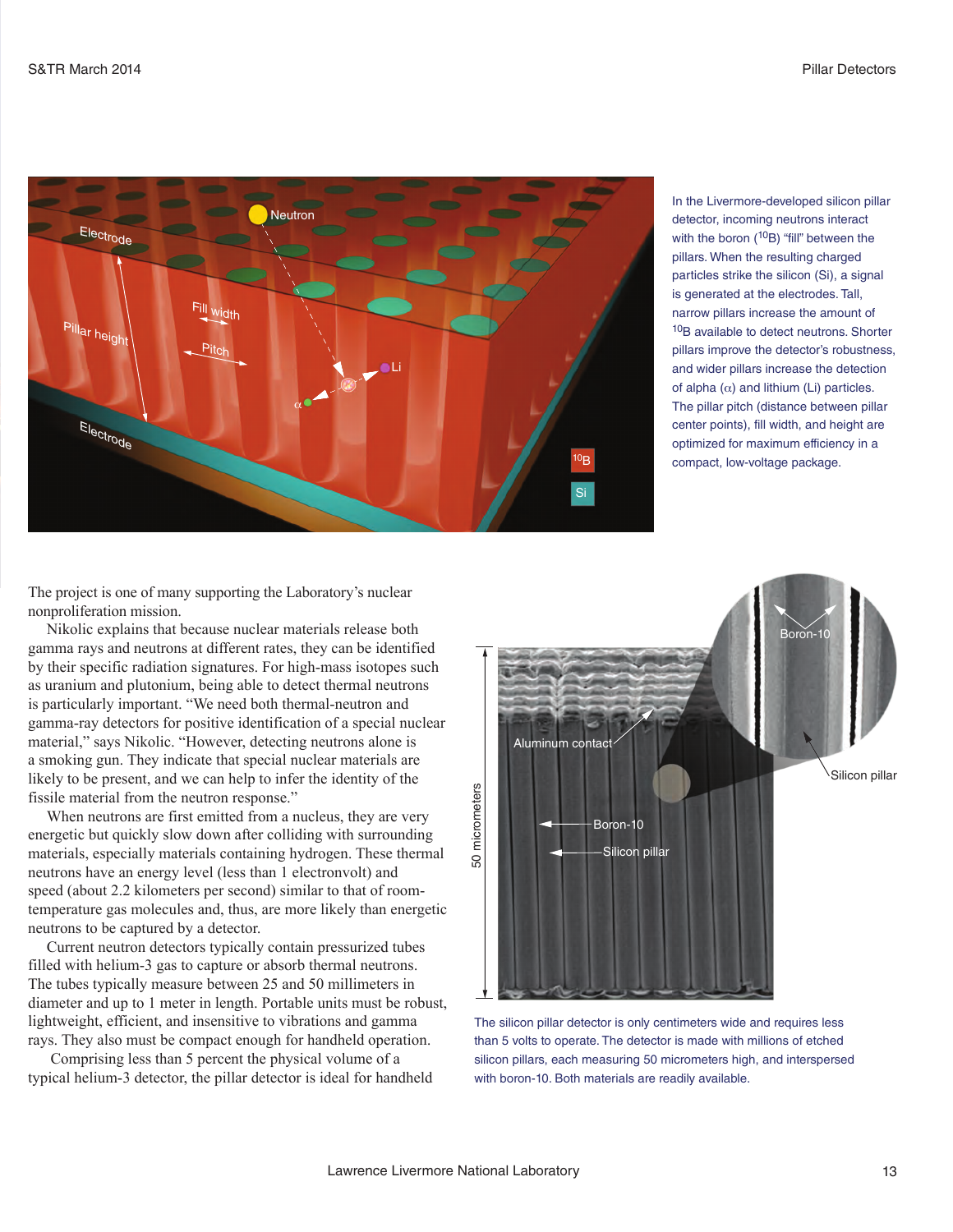operation or other tasks where small size is critical. In addition, the pillar detector requires less than 5 volts to operate, while typical helium-3 detectors require a 1,000-volt power supply. "The pillar detector's open-circuit voltage setting is similar to a solar cell," says Nikolic. It achieves close to 50-percent efficiency in the laboratory and could be deployed in the same configuration in the field.

Nikolic notes that the search for a new generation of detectors has acquired some urgency because current supplies of helium-3 are declining rapidly. These supplies derive mainly from the dismantling of nuclear weapons, where the isotope accumulates as tritium decays. Instead of helium-3, the pillar detector's primary materials are silicon (the mainstay of the electronics industry) and boron-10 (an abundant and easily separated isotope).

In searching for a substitute for helium-3, the team focused on boron-10, which has a large probability of reacting with neutrons. From 2005 to 2008, the team acquired a strong knowledge of the nuclear science of boron-10 as well as the multistep reactions that occur after a neutron strikes the boron, sending particles into the pillars that trigger an electronic signal.

#### **Pillars Measure 50 Micrometers High**

The key design feature of the new detector is millions of etched pillars measuring 50 micrometers high and spaced about 2 micrometers apart. The space between the pillars is filled

with boron-10 using a low-pressure chemical vapor deposition technique. The three-dimensional structure of the detector and the large amount of boron-10 maximize the capture of neutrons. The pillar height (or etch depth) can be increased to provide a thicker boron layer for capturing even more neutrons. "We can also adjust the spacing between the pillars so the alpha particles don't have to travel far, which provides higher efficiency," says Nikolic.

The detector relies not only on advanced manufacturing and assembly techniques but also on software to run the instrument, associated electronics (which are designed in collaboration with Lorenzo Fabris of Oak Ridge National Laboratory), and algorithms that analyze data in real time. The algorithms and hardware used to analyze the data from the pillar detector were originally developed for Livermore's emergency response efforts by a team of scientists and engineers, including physicist Phillip Kerr. These technologies were incorporated into the Fission Meter, a neutron multiplicity detector based on long-standing helium-3 technology. The Fission Meter is now licensed to Ortec, Inc.

In 2013, a 16-channel (16-detector-element) design of the pillar detector successfully identified californium-252, a standard thermal-neutron source used to calibrate detectors. The detector measured the mass to 1-percent accuracy. The unit's detection area of just 10 square centimeters completed the measurement in 18 hours, an eightfold improvement over a smaller prototype from a year prior. The team expects to achieve a less than 2-hour measurement time with a larger detector area by combining many individual detectors into an integrated, multichannel system. The next generation of the pillar detector features 64 detector elements,

> In 2013, as part of a project for the Department of Homeland Security, Livermore researchers successfully demonstrated a pillar detector with 16 channels (16 detector elements), providing a detection area of 10 square centimeters.